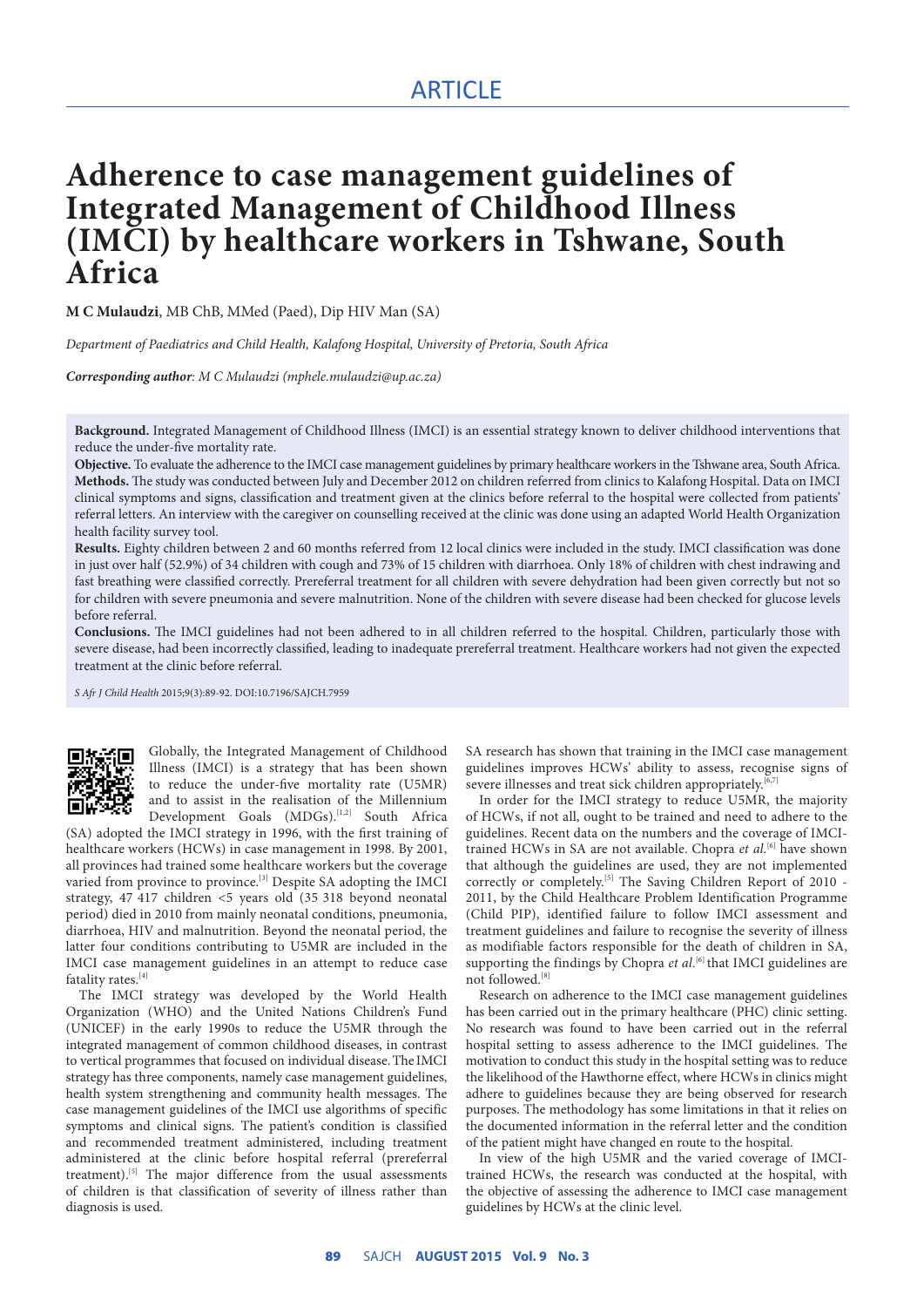## **Method Study design and setting**

The study was conducted at Kalafong Hospital in Pretoria, SA. This was a cross-sectional study conducted between July and December 2012. Convenience sampling was used. All children referred from PHC clinics to Kalafong Hospital were recruited between 08h00 and 16h00 on the days when the researcher was available (on average 1 day per week) as there was no funding to employ a full-time person to conduct the research. The PHC clinics that refer to Kalafong Hospital operate on weekdays between 07h00 and 16h00 and on Saturdays in the morning till 13h00. There is only one clinic that operates 24 hours a day, including weekends and holidays.

# **Participants and eligibility criteria**

Children aged 2 - 60 months referred from clinics to Kalafong Hospital with medical conditions were recruited. Children referred with surgical and dermatological problems were excluded. On average, 16 - 20 cases are referred daily from PHCs to the paediatrics outpatient department (POPD) over a 5-day working week. The POPD is closed after 16h00 and over weekends. It was anticipated that the subjects would be recruited over a period of 8 - 10 weeks with the assumption that ~50% would give consent to be recruited into the study, thus giving a minimum sample size of 80 subjects for analysis.

#### **Measurement and tools used**

Information on IMCI clinical symptoms and signs, classification and prereferral treatment documented in patients' referral letters was collected. Information on counselling received by caregivers regarding the child's condition at the clinic before referral was collected in an interview with the caregiver on arrival at the hospital. A questionnaire adapted from the WHO health facility survey tool to evaluate the quality of care delivered to sick children attending the outpatient facility was used.[9]

The IMCI guidelines require that at each consultation of a child aged between 2 and 60 months, HCWs should follow specific steps. Firstly, they should assess for general danger signs, i.e. the inability to drink or breastfeed, the child vomiting everything, convulsions during this illness, and lethargy or unconsciousness. Secondly, the HCW should ask the caregiver about the four main symptoms, i.e. cough or difficulty in breathing, diarrhoea, fever and ear problems. For each symptom present, a list of clinical signs should be checked in the child for the IMCI classification to be done; classifications are categorised according to the severity of the illness. Thirdly, the HCW should consider the following conditions: measles, HIV infection and tuberculosis (TB) if clinical symptoms and signs listed for consideration are found.

Nutritional and immunisation status should also be checked in all children. Treatment is then recommended according to the classification of the condition.

#### **Statistics**

The data were entered into an Excel (Microsoft, USA) spreadsheet, cleaned and then imported into Stata statistical software release 12 (StataCorp, USA) for statistical analysis.

#### **Ethics**

Ethical approval was granted by the Faculty of Health Sciences Research Ethics Committee, University of Pretoria. Informed consent was obtained from parents who agreed to participate in the study.

### **Results**

A total of 110 children were recruited into the study. Children between 2 and 60 months old who met the inclusion criteria and with written consent to participate in the research were enrolled. During the study period, 699 new patients were referred to the POPD (not only from the PHC clinics). Of the original 110 recruited, 80 children were enrolled – 30 with surgical and dermatological conditions were excluded. A total of 52 of the 80 children were male. Half of the children were <1 year old. Children were referred from 12 surrounding clinics in the Tshwane subdistricts 3 and 4.

#### **Presenting symptoms**

Of the 80 children enrolled, 55 had documented four IMCI symptoms (cough or difficulty breathing, diarrhoea, fever or ear problem), 13 had other symptoms, and 12 had no documented symptoms but were referred for malnutrition, HIV, TB or measles. A total of 76 occurrences of IMCI symptoms in 55 children and 15 occurrences of non-IMCI symptoms were documented in the referral letters. Not all referral letters had symptoms documented. The most common single symptom at presentation was cough, followed by diarrhoea and fever (Table 1). Thirty-four (42.5%) patients presented with multiple symptoms. The only general danger sign documented was lethargy in an infant who presented with cough and diarrhoea; this was classified as cough and cold, and severe dehydration. The patient received ceftriaxone and co-trimoxazole before referral to the hospital.

#### **IMCI classification and management**

For each of the four IMCI presenting symptoms, the signs and classification documented in the referral letter were identified. Table 2 shows the clinical signs, classifications and urgent prereferral treatment given at the clinic before referral to the hospital.

IMCI classification was done in just over half (52.9%) of 34 children with cough and 73% of 15 children with diarrhoea. Only 18% of children with chest indrawing were classified correctly as severe pneumonia, and half with fast breathing were classified correctly. A total of 5 cases were classified as TB exposure, 11 as probable TB, 2 as symptomatic HIV, 10 as HIV-exposed and 1 as measles.

Nutritional assessment was only recorded in 24 (30%) children, with 6 as severe malnutrition, 8 as not growing well and 10 as growing well. Four children had anaemia classification. 'Normal weight' was mostly used rather than the IMCI term 'growing well' in the referral letters. Of the six children with severe malnutrition, only one had received vitamin A, three had received antibiotics, and blood glucose levels had not been checked in any of them.

#### **Counselling**

Counselling of 59 (73.7%) caregivers on the condition of the children was done at the clinics before referral of the children to the hospital (Table 3). Caregivers were counselled on the medical condition of the child, immunisations, how to administer treatment and how to recognise symptoms and signs that indicate when the child should return to the health facility.

#### **Table 1. Frequency of the four IMCI symptoms**

| Symptom                                  | n              |  |  |
|------------------------------------------|----------------|--|--|
| Cough or difficulty in breathing (cough) |                |  |  |
| Cough only                               | 19             |  |  |
| Cough and diarrhoea                      | $\mathfrak{D}$ |  |  |
| Cough and fever                          | 11             |  |  |
| Cough, diarrhoea and fever               | 1              |  |  |
| Cough and ear problem                    | 1              |  |  |
| Diarrhoea                                | 15             |  |  |
| Diarrhoea only                           | 9              |  |  |
| Diarrhoea and cough                      | $\mathfrak{D}$ |  |  |
| Diarrhoea and fever                      | 3              |  |  |
| Diarrhoea, cough and fever               | 1              |  |  |
| Fever                                    | 22             |  |  |
| Fever only                               | 6              |  |  |
| Fever and cough                          | 11             |  |  |
| Fever and diarrhoea                      | 3              |  |  |
| Fever and ear problem                    | $\mathfrak{D}$ |  |  |
| Ear problems                             |                |  |  |
| Ear problem only                         | $\overline{2}$ |  |  |
| Ear problem and fever                    | $\mathfrak{D}$ |  |  |
| Ear problem and cough                    | 1              |  |  |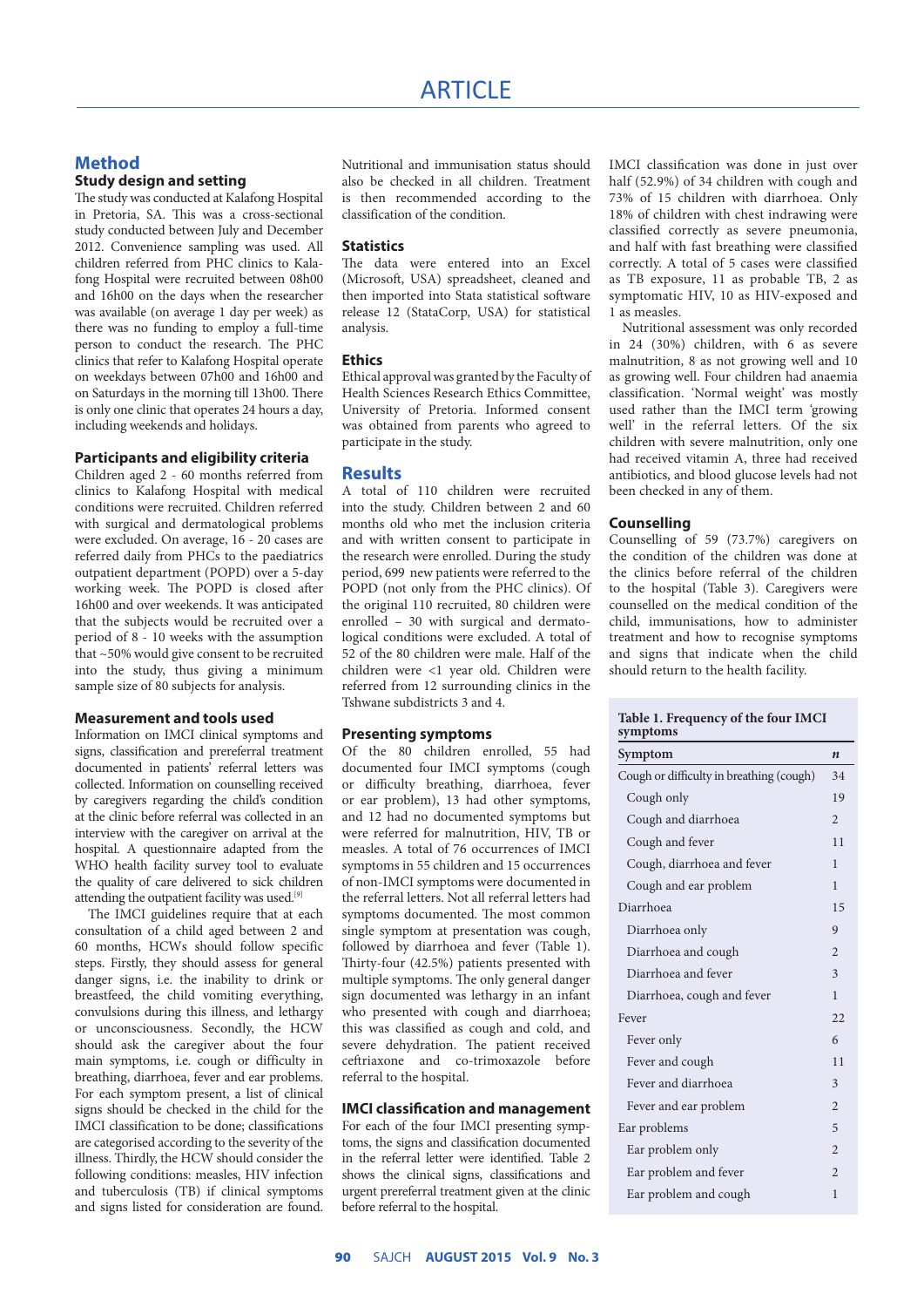| Presenting<br>symptoms<br>(n)                | <b>IMCI</b><br>signs as<br>documented<br>in referral<br>letter $(n)$  | <b>Total IMCI</b><br>classification as<br>documented in<br>referral letter<br>(n) | Percentage<br>of IMCI<br>classification<br>done per clinical<br>signs     | Percentage<br>of IMCI<br>classification<br>correctly assigned<br>per clinical signs | Percentage<br>of total IMCI<br>classification<br>done per<br>symptoms | Treatment given at clinic<br>before referral according<br>to documented<br>classification (both<br>correct and incorrect) |
|----------------------------------------------|-----------------------------------------------------------------------|-----------------------------------------------------------------------------------|---------------------------------------------------------------------------|-------------------------------------------------------------------------------------|-----------------------------------------------------------------------|---------------------------------------------------------------------------------------------------------------------------|
| Cough and<br>difficulty<br>breathing<br>(34) | Chest<br>indrawing<br>(11)                                            | Severe<br>pneumonia<br>or very severe<br>disease (4)                              | $4/11 = 36.4\%$                                                           | $2/11 = 18.2\%$ <sup>*</sup>                                                        | $4+6+2+2+4$<br>$= 18/34$ cough<br>symptoms<br>$= 52.9%$               | 3 received ceftriaxone<br>1 received co-trimoxazole<br>3 received oxygen<br>No glucose done                               |
|                                              | Fast<br>breathing<br>(14)                                             | Pneumonia (6)                                                                     | $6 + 2 + 2$<br>$= 10/14$<br>$= 71.5%$                                     | $4 + 1 + 2$<br>$= 7/14$<br>$= 50\%$                                                 |                                                                       | 3 received amoxicillin<br>1 received co-trimoxazole<br>3 received inhalation                                              |
|                                              |                                                                       | Wheeze, first<br>episode (2)                                                      |                                                                           |                                                                                     |                                                                       |                                                                                                                           |
|                                              |                                                                       | Recurrent wheeze<br>(2)                                                           |                                                                           |                                                                                     |                                                                       |                                                                                                                           |
|                                              | No fast<br>breathing (4)                                              | Cough and cold<br>(4)                                                             | $4/4 = 100\%$                                                             | $3/4 = 75%$                                                                         |                                                                       |                                                                                                                           |
| Diarrhoea<br>(15)                            | Lethargy $(2)$                                                        | Severe<br>dehydration (3)                                                         | Other signs<br>required to come<br>to classification<br>were not recorded | $3 + 7 + 1$<br>$= 11/15$ diarrhoea<br>symptoms<br>$= 73%$                           | All received IVI<br>fluid                                             |                                                                                                                           |
|                                              | Sunken eyes<br>(7)                                                    | Some dehydration<br>(7)                                                           |                                                                           |                                                                                     | No documentation -<br>of ORS                                          |                                                                                                                           |
|                                              | Absent $(3)$<br>(drinking well,<br>no sunken<br>eyes, no<br>lethargy) | No visible<br>dehydration (1)                                                     | $1/3 = 33\%$                                                              |                                                                                     |                                                                       |                                                                                                                           |
| Fever $(22)$                                 | Stiff neck<br>or bulging<br>fontanel (2)                              | Suspected<br>meningitis $(1)$                                                     | Fever alone only<br>occurred in<br>6 instances                            | 2/6 fever alone<br>symptoms<br>$= 33.3%$                                            | 1 received<br>ceftriaxone                                             |                                                                                                                           |
|                                              | Absent (no<br>stiff neck<br>or bulging<br>fontanel $(1)$              | Suspected severe<br>malaria (1)                                                   |                                                                           |                                                                                     | $10/22(45.4\%)$<br>received<br>paracetamol                            |                                                                                                                           |
| Ear<br>problems<br>(5)                       | Ear pain $(1)$                                                        | Acute ear<br>infection $(1)$                                                      | $1/1 = 100\%$                                                             | $1/1 = 100\%$                                                                       | 1/5 ear problem<br>symptoms<br>$= 20%$                                | Only 1 patient with ear pain<br>and severe malnutrition<br>received ceftriaxone                                           |
|                                              | Pus draining<br>for $<$ 14 days<br>(1)                                |                                                                                   |                                                                           |                                                                                     |                                                                       |                                                                                                                           |
|                                              | No swelling<br>behind the<br>ear(1)                                   |                                                                                   |                                                                           |                                                                                     |                                                                       |                                                                                                                           |

# **Table 2. IMCI clinical signs, classification and prereferral treatment**

IVI = intravenous fluid infusion; ORS = oral rehydration solution.

\*The other 2 did not have the clinical sign, chest indrawing; 1 had only fast breathing and 1 was very ill with severe malnutrition and probable TB.

# **Discussion**

The results of the study suggest that the IMCI case management guidelines are not adhered to in the assessment and management of children by clinic HCWs before referral to Kalafong Hospital. The classification of the conditions was incomplete and incorrect in some cases, as only 18% of children presenting with cough and chest indrawing were correctly classified as severe pneumonia. The recommended prereferral treatment at the clinic was not always administered.

Forty-two per cent of children presented with multiple symptoms. This high percentage indicates the value of the integrated guidelines

as opposed to single disease-focus guidelines. The high percentage of multiple symptoms also suggests the appropriateness of the referrals. However, some symptoms were not addressed by the IMCI case management guidelines.

IMCI classifications were not done for all the presenting symptoms in children presenting with multiple symptoms; this finding concurs with that in a study done by Walter *et al*.<sup>[10]</sup> in Tanzania. In the studies done by Chopra et al.<sup>[6]</sup> in Cape Town and Horwood et al.<sup>[7]</sup> in KwaZulu-Natal and Limpopo, incorrect classification was found mainly for the symptoms cough and diarrhoea, and for the sign very low weight; the same applied in this study.